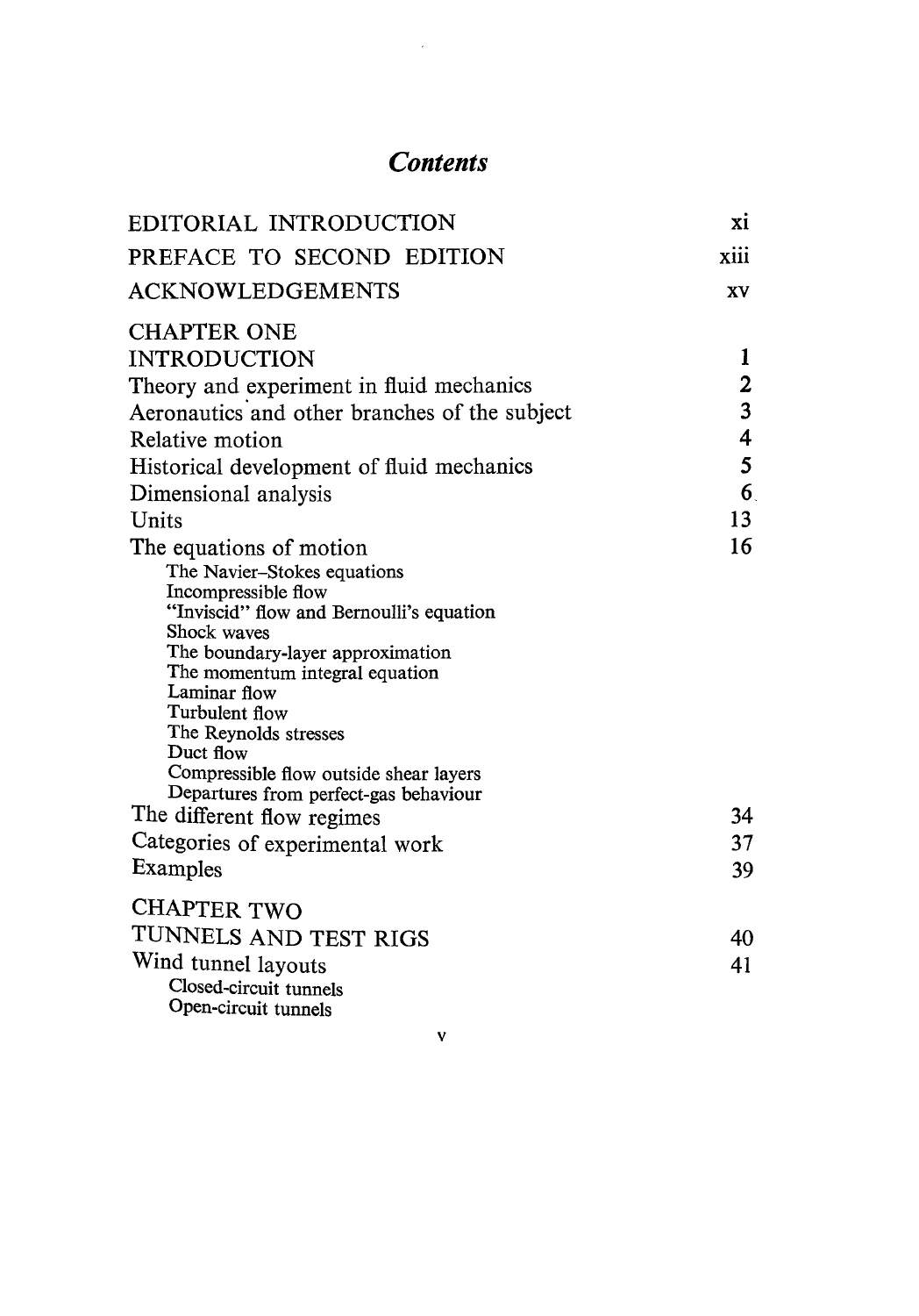## **CONTENTS**

| Pressure tunnels                                                           |    |
|----------------------------------------------------------------------------|----|
| Power requirements and circuit arrangements                                |    |
| Transonic and supersonic tunnels                                           |    |
| Diffusers                                                                  | 47 |
| Subsonic diffusers                                                         |    |
| Fans and compressors                                                       | 50 |
| Fan design methods                                                         |    |
| Drive arrangements                                                         |    |
| Intermittent-running tunnels<br>Corners                                    |    |
|                                                                            | 55 |
| Contractions and nozzles                                                   | 56 |
| Boundary-layer behaviour<br>Effect of a contraction on velocity variations |    |
| Nozzles for high speed tunnels                                             |    |
| Design of supersonic divergent nozzles                                     |    |
| Screens                                                                    | 63 |
| Pressure-drop coefficients of screens                                      |    |
| Honeycombs                                                                 |    |
| Acceptable values of stream turbulence                                     |    |
| Condensation in high-speed tunnels                                         | 67 |
| Shock tubes                                                                | 67 |
| Shock tunnels                                                              |    |
| Reflected-shock tunnels                                                    |    |
| "Tailored" operation                                                       |    |
| Low-density tunnels                                                        | 73 |
| Examples                                                                   | 75 |
| <b>CHAPTER THREE</b>                                                       |    |
| FLUID VELOCITY AND SHEAR STRESS                                            |    |
| <b>MEASUREMENTS</b>                                                        | 76 |
| Pitot tubes                                                                | 76 |
| Corrections to the readings of Pitot tubes in non-uniform flow             |    |
| Static pressure measurements                                               | 80 |
| Fluctuating pressure measurements                                          |    |
| Flow direction measurements                                                | 83 |
| Flow quantity measurements                                                 | 84 |
| Fluctuating velocity measurements—the hot wire                             |    |
| anemometer                                                                 | 88 |
| Hot wire probes                                                            |    |
| Compensation for thermal inertia of hot wires                              |    |

vi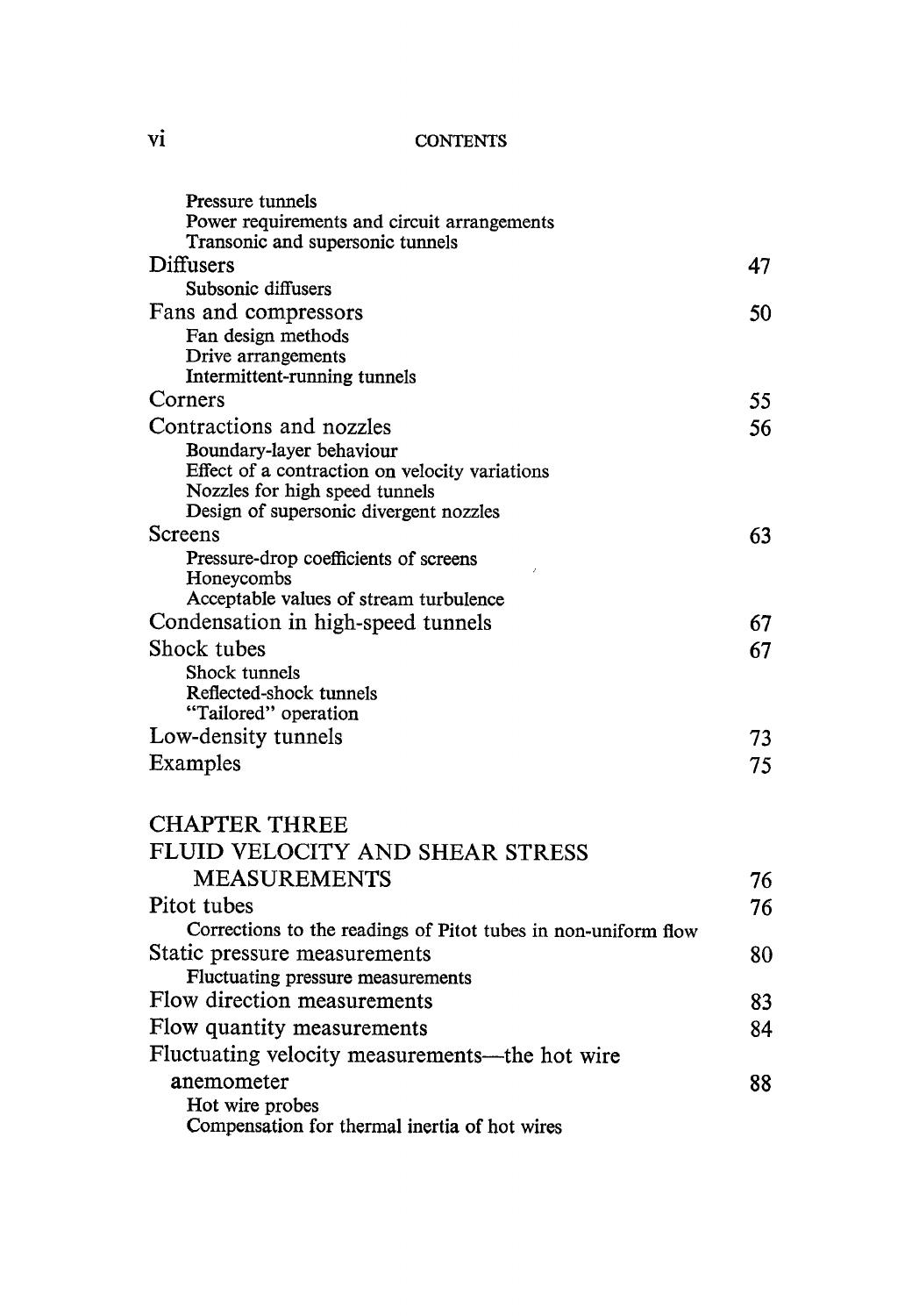|                                                                        | <b>CONTENTS</b> |  |
|------------------------------------------------------------------------|-----------------|--|
| Constant-temperature hot-wire operation<br>The Doppler anemometer<br>. |                 |  |

vii

| Recording techniques                                                       |     |
|----------------------------------------------------------------------------|-----|
| Measurement of very low velocities                                         | 97  |
| Shear stress measurement                                                   | 99  |
| Surface Pitot tubes                                                        |     |
| "Floating" surface elements                                                |     |
| Determination of surface friction from overall drag<br>measurements        |     |
| Use of the momentum integral equation                                      |     |
| Examples                                                                   | 104 |
|                                                                            |     |
| <b>CHAPTER FOUR</b>                                                        |     |
| PRESSURE MEASUREMENTS AND MANOMETERS                                       | 106 |
| Surface pressure measurements                                              | 106 |
| Lag in connecting leads containing gases                                   | 108 |
| Manometers and pressure gauges                                             | 109 |
| U-tube manometers                                                          |     |
| Betz manometer                                                             |     |
| Reservoir U-tubes                                                          |     |
| Multi-tube manometers<br>Null-displacement manometers                      |     |
| Chattock gauge                                                             |     |
| Pressure transducers                                                       |     |
| Measurement of low absolute pressures<br>Pressure fluctuation measurements |     |
| Examples                                                                   | 118 |
|                                                                            |     |
| <b>CHAPTER FIVE</b>                                                        |     |
| FORCE AND POSITION MEASUREMENTS                                            | 119 |
| The null-displacement method                                               | 119 |
| The strain method                                                          | 120 |
| Forces on tunnel models                                                    | 120 |
| Permanent wind tunnel balances                                             | 122 |
| Resolution of forces                                                       |     |
| <b>Balance linkages</b>                                                    |     |
| Weighbeams                                                                 |     |
| Model supports<br>Strain balances                                          |     |
| Resistance strain gauges                                                   | 127 |
| Resolution of forces                                                       |     |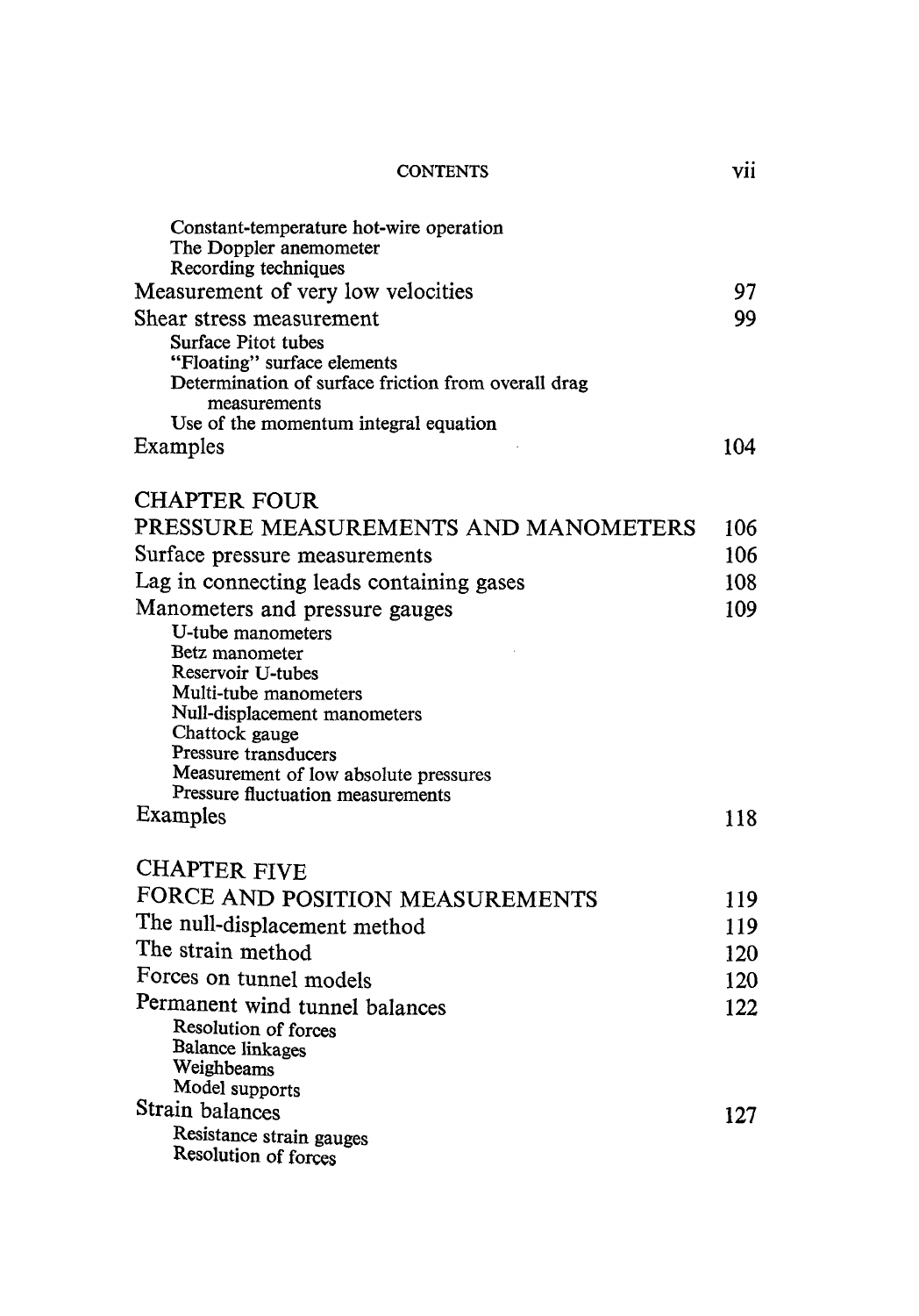## **CONTENTS**

| Temperature sensitivity<br>Frequency response    |      |
|--------------------------------------------------|------|
| Tunnel interference                              | 131  |
| Solid blockage                                   |      |
| Wake blockage                                    |      |
| Tunnel wall boundary-layer blockage              |      |
| Lift interference<br>Aspect ratio corrections    |      |
| Corrections to surface pressure distributions    |      |
| Permissible model size for a given tunnel        |      |
| Position measurements                            | 140. |
| Automatic data recording and digital processing  | 141  |
| Examples                                         | 144  |
|                                                  |      |
| <b>CHAPTER SIX</b>                               |      |
| <b>FLOW VISUALIZATION</b>                        | 145  |
| Streamlines of the external stream               | 145  |
| Streamlines of the surface flow                  | 148  |
| Surface friction                                 | 149  |
| Extent of turbulent mixing regions               | 150  |
| Shock wave or expansion fan position             | 150  |
| Flow visualization techniques and interpretation | 151  |
| Tufts                                            |      |
| "Smoke" or dye                                   |      |
| Line tracers<br>Oil films                        |      |
| China clav                                       |      |
| Shadowgraph or direct-shadow method              |      |
| Schlieren method                                 |      |
| Interferometer<br>Examples                       | 163  |
|                                                  |      |
| <b>CHAPTER SEVEN</b>                             |      |
| THE PLANNING AND REPORTING OF                    |      |
| <b>EXPERIMENTS</b>                               | 164  |
| Planning of experiments                          | 164  |
| The experimental programme                       |      |
| <b>Experimental errors</b>                       |      |
| Overall accuracy                                 |      |

viii